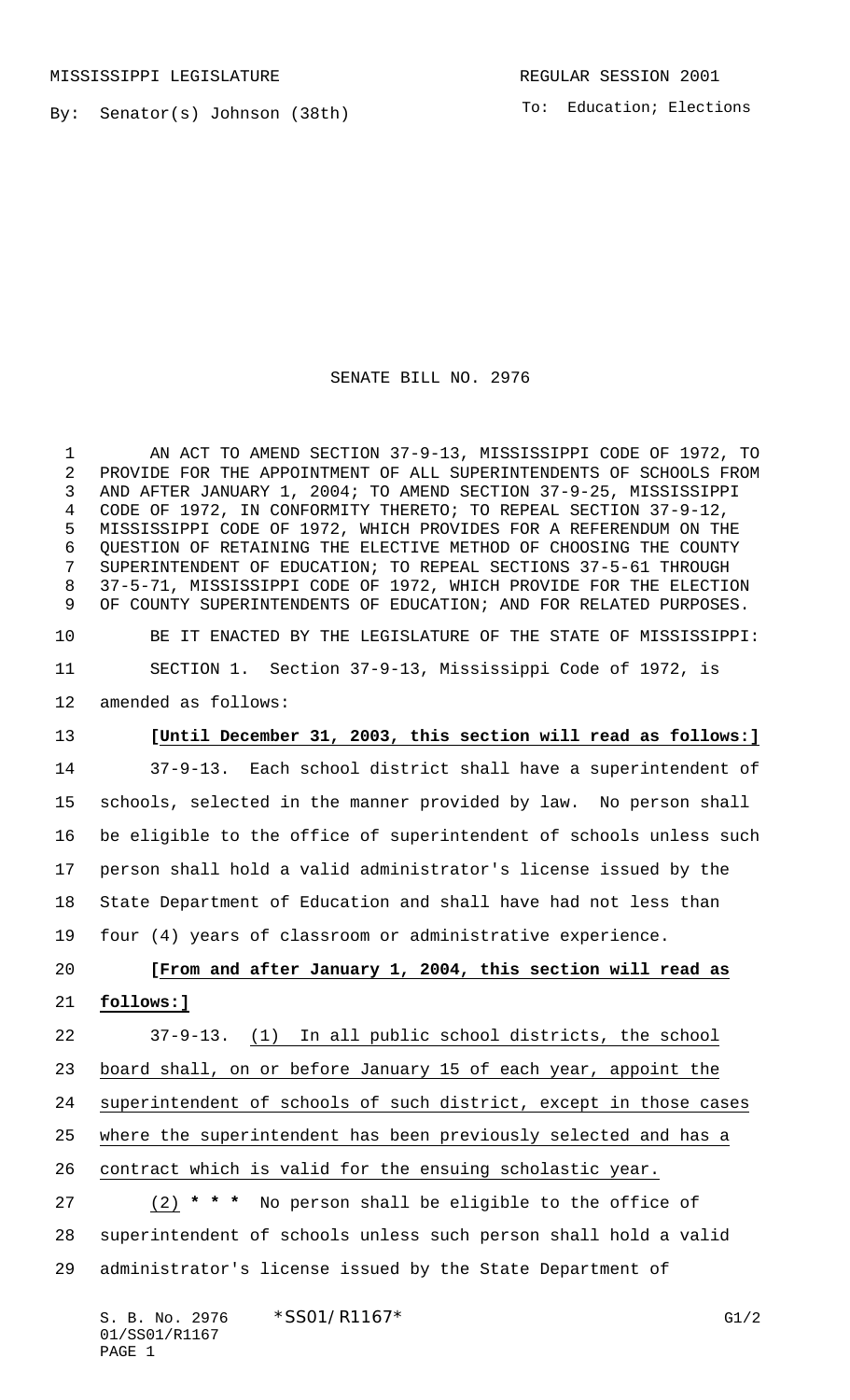Education and shall have had not less than four (4) years of classroom or administrative experience.

 SECTION 2. Section 37-9-25, Mississippi Code of 1972, is amended as follows:

## **[Until December 31, 2003, this section will read as follows:]**

S. B. No. 2976 \* SS01/R1167\* 01/SS01/R1167 PAGE 2 37-9-25. The school board shall have the power and authority, in its discretion, to employ the superintendent, unless such superintendent is elected, for not exceeding four (4) scholastic years and the principals or licensed employees for not exceeding three (3) scholastic years. In such case, contracts shall be entered into with such superintendents, principals and licensed employees for the number of years for which they have been employed. All such contracts with licensed employees shall for the years after the first year thereof be subject to the contingency that the licensed employee may be released if, during the life of the contract, the average daily attendance should decrease from that existing during the previous year and thus necessitate a reduction in the number of licensed employees during any year after the first year of the contract. However, in all such cases the licensed employee must be released before July 1 or at least thirty (30) days prior to the beginning of the school term, whichever date should occur earlier. The salary to be paid for the years after the first year of such contract shall be subject to revision, either upward or downward, in the event of an increase or decrease in the funds available for the payment thereof, but, unless such salary is revised prior to the beginning of a school year, it shall remain for such school year at the amount fixed in such contract. However, where school district funds, other than minimum education program funds, are available during the school year in excess of the amount anticipated at the beginning of the school year the salary to be paid for such year may be increased to the extent that such additional funds are available and nothing herein shall be construed to prohibit same.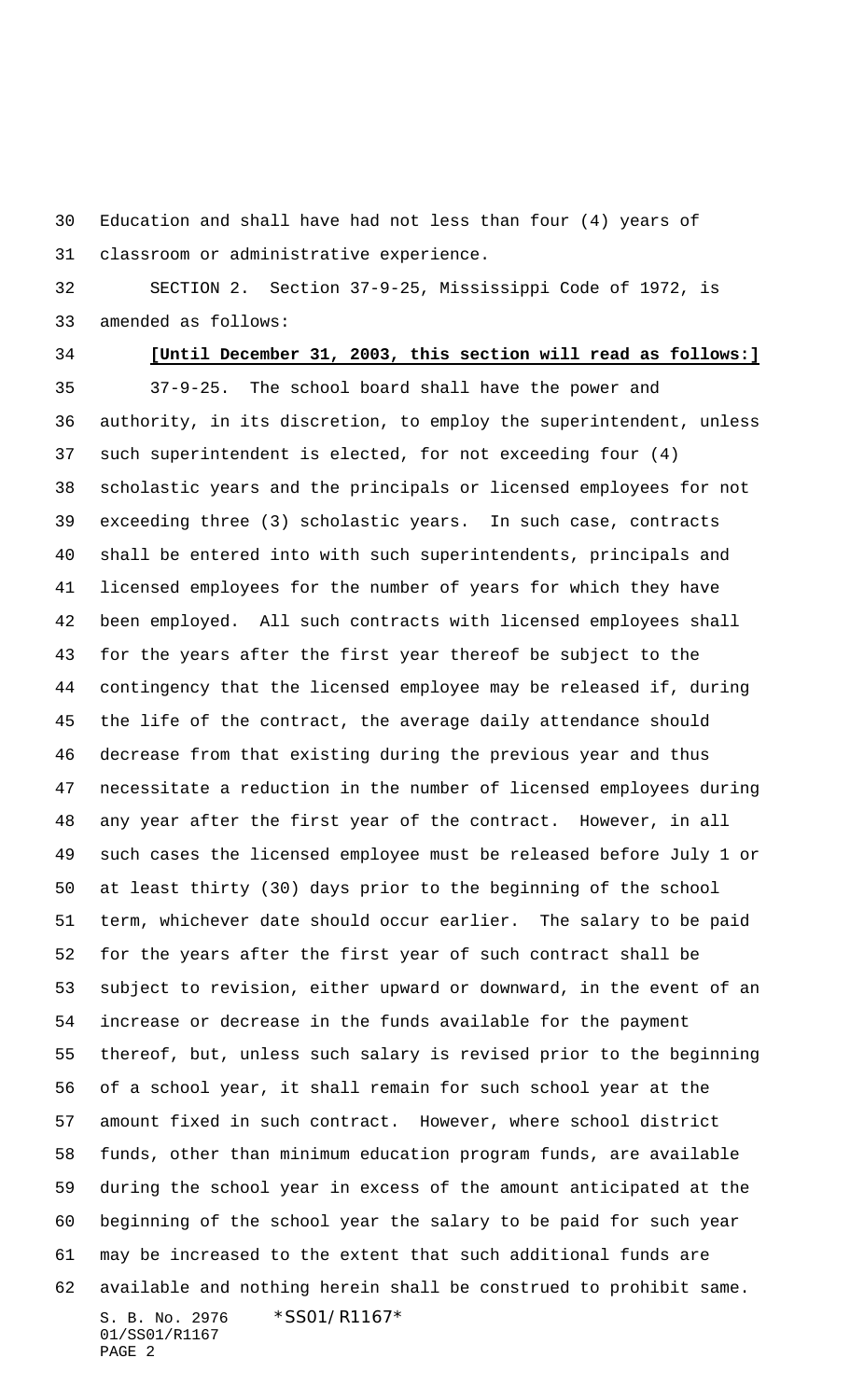## **[From and after January 1, 2004, this section will read as**

## **follows:]**

 37-9-25. The school board shall have the power and authority, in its discretion, to employ the superintendent **\* \* \*** for not exceeding four (4) scholastic years and the principals or licensed employees for not exceeding three (3) scholastic years. In such case, contracts shall be entered into with such superintendents, principals and licensed employees for the number of years for which they have been employed. All such contracts with licensed employees shall for the years after the first year thereof be subject to the contingency that the licensed employee may be released if, during the life of the contract, the average daily attendance should decrease from that existing during the previous year and thus necessitate a reduction in the number of licensed employees during any year after the first year of the contract. However, in all such cases the licensed employee must be released before July 1 or at least thirty (30) days prior to the beginning of the school term, whichever date should occur earlier. The salary to be paid for the years after the first year of such contract shall be subject to revision, either upward or downward, in the event of an increase or decrease in the funds available for the payment thereof, but, unless such salary is revised prior to the beginning of a school year, it shall remain for such school year at the amount fixed in such contract. However, where school district funds, other than minimum education program funds, are available during the school year in excess of the amount anticipated at the beginning of the school year the salary to be paid for such year may be increased to the extent that such additional funds are available and nothing herein shall be construed to prohibit same.

 SECTION 3. Section 37-9-12, Mississippi Code of 1972, which provides for a referendum on the question of retaining the

S. B. No. 2976 \* SS01/R1167\* 01/SS01/R1167 PAGE 3